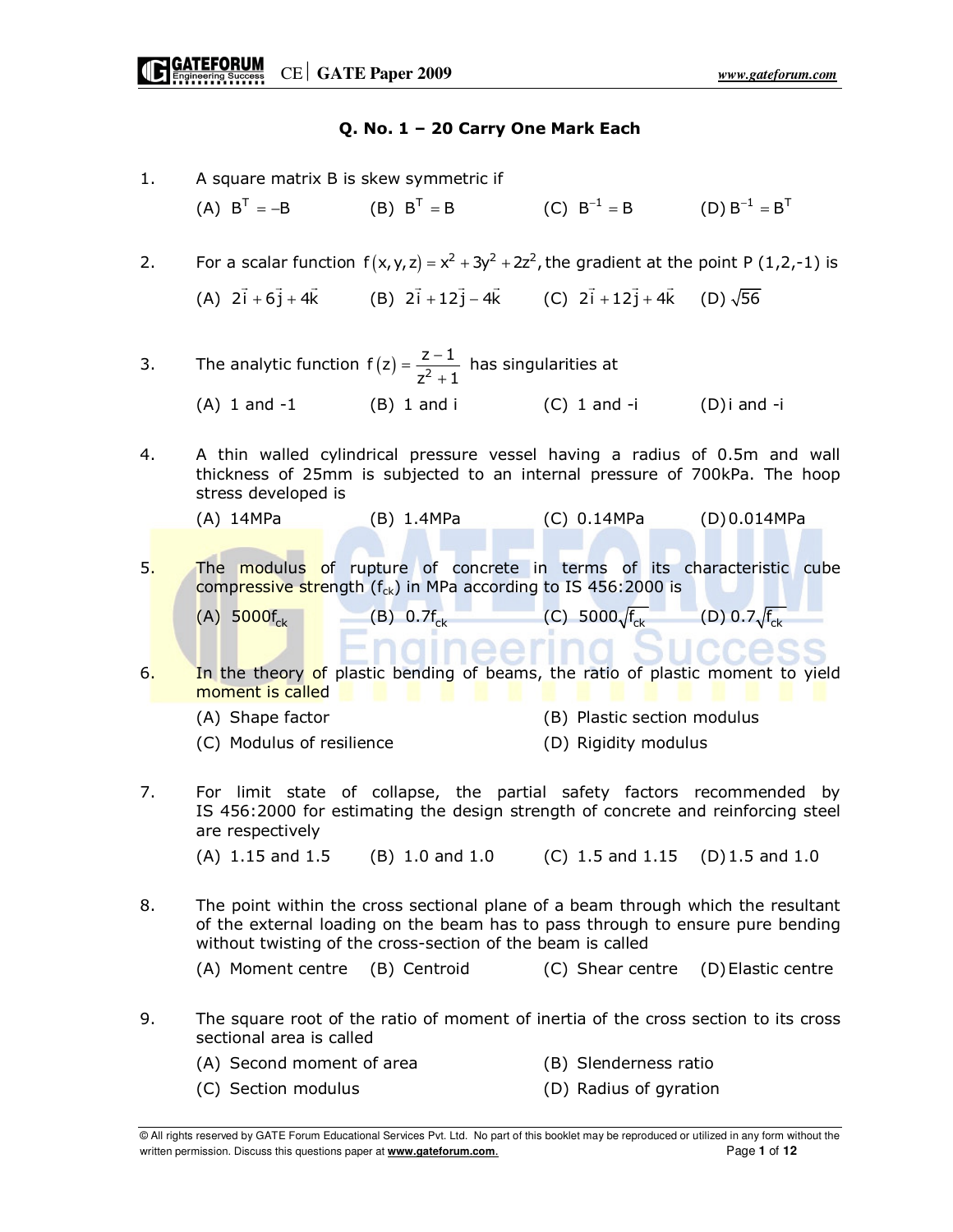- 10. Deposit with flocculated structure is formed when
	- (A) Clay particles settle on sea bed
	- (B) Clay particles settle on fresh water lake bed
	- (C) Sand particles settle on river bed
	- (D) Sand particles settle on sea bed
- 11. Dilatancy correction is required when a strata is
	- (A) Cohesive and saturated and also has N Value of  $SPT > 15$
	- (B) Saturated silt/fine sand and N value of SPT < 10 after the overburden correction
	- (C) Saturated silt/fine sand and N value of SPT >15 after the overburden correction
	- (D) Coarse sand under dry condition and N value of SPT < 10 after the overburden correction
- 12. A precast concrete pile is driven with a 50kN hammer falling through a height of 1.0m with an efficiency of 0.6. The set value observed is 4mm per blow and the combined temporary compression of the pile, cushion and the ground is 6mm. As per Modified Hiley Formula, the ultimate resistance of the pile is
- (A) 3000kN (B) 4285.7kN (C) 8.333kN (D) 11905kN 13. Direct step method of computation for gradually varied flow is (A) Applicable to non-prismatic channels (B) Applicable to prismatic channels
	-
	- (C) Applicable to both prismatic and non-prismatic channels
	- (D) Not applicable to both prismatic and non-prismatic channels
- 14. The relationship among specific yield  $(S_y)$ , specific retention  $(S_r)$  and porosity(n) of an aquifer is

(A)  $S_v = S_r + \eta$  (B)  $S_v = S_r - \eta$  (C)  $S_v = \eta - S_r$  (D)  $S_v = S_r + 2\eta$ 

15. The depth of flow in an alluvial channel is 1.5m. If critical velocity ratio is 1.1 and Manning's n is 0.018, the critical velocity of the channel as per Kennedy's method is

(A) 0.713m/s (B) 0.784m/s (C) 0.879m/s (D) 1.108m/s

- 16. The reference pressure used I the determination of sound pressure level is (A) 20µPa (B) 20db (C) 10µPa (D) 10db
- 17. Particulate matter (fly ash) carried in effluent gases from the furnaces burning fossil fuels are better removed by (A) Cotton bag house filter (B) Electrostatic precipitator (ESP)
	-
- 
- (C) Cyclone (D) Wet scrubber

<sup>©</sup> All rights reserved by GATE Forum Educational Services Pvt. Ltd. No part of this booklet may be reproduced or utilized in any form without the written permission. Discuss this questions paper at **www.gateforum.com.** Page 2 of 12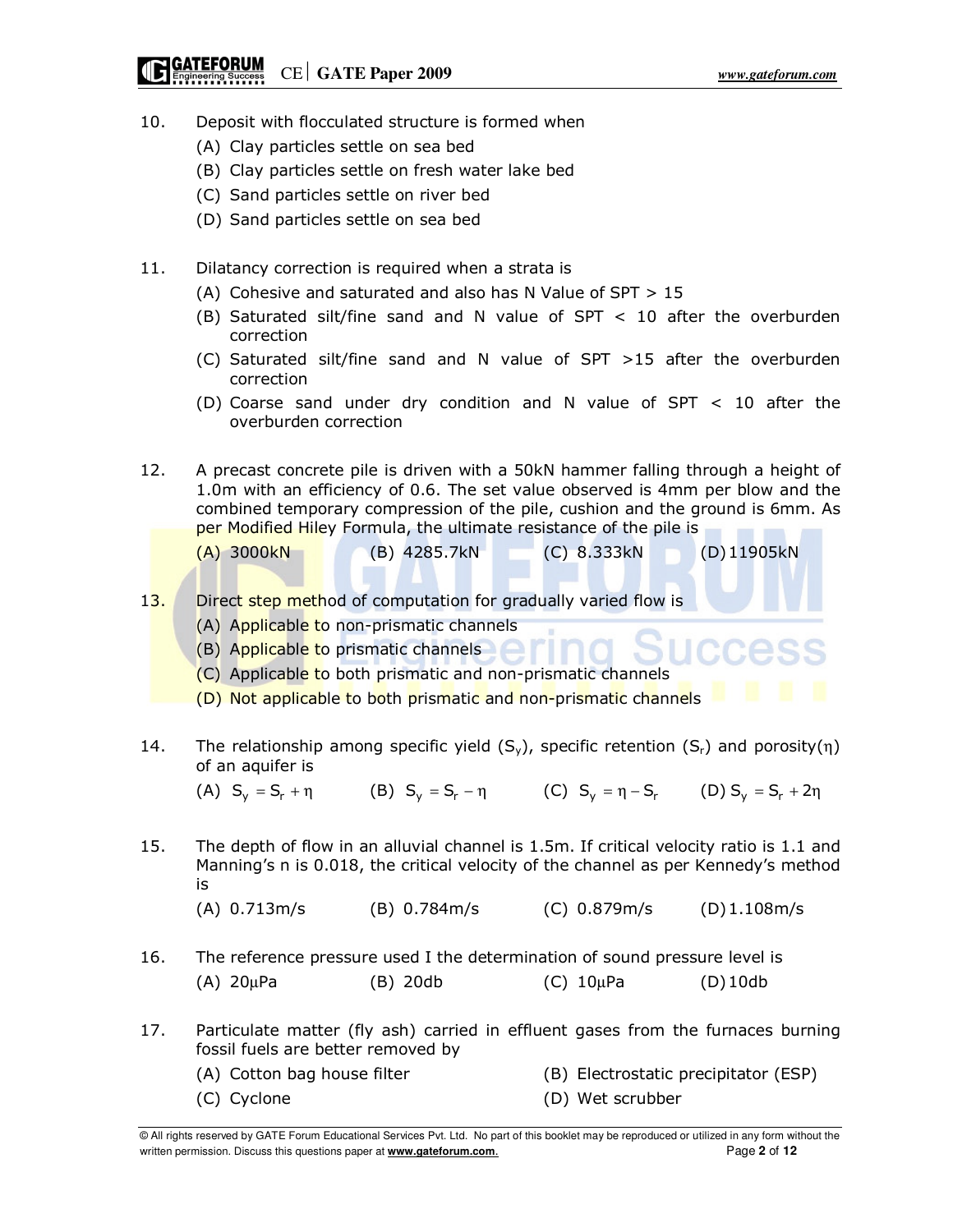**CATEFORUM**<br>Engineering success CE GATE Paper 2009

- 18. The value of lateral friction or side friction used in the design of horizontal curve as per India Roads Congress guidelines is (A) 0.40 (B) 0.35 (C) 0.24 (D) 0.15
- 19. During a CBR test, the load sustained by a remolded soil specimen at 5.0mm penetration is 50kg. The CBR value of the soil will be (A) 10.0% (B) 5.0% (C) 3.6% (D) 2.4%
- 20. In quadrantal bearing system, bearing of a line varies from (A) 0º to 360º (B) 0º to 180º (C) 0º to 90º (D) 0º N to 90ºs

#### Q. No. 21 – 56 Carry Two Marks Each

21. For a scalar function  $f(x, y, z) = x^2 + 3y^2 + 2z^2$ , the directional derivative at the point P(1, 2, -1) in the direction of a vector  $\vec{i} - \vec{j} + 2\vec{k}$  is

(A)  $-18$  (B)  $-3\sqrt{6}$  (C)  $3\sqrt{6}$  (D) 18

22. The value of the integral  $\int \frac{\cos(2\pi z)}{\sqrt{2}}$  $\int_{C} \frac{1}{(2z-1)(z-3)}$  $\frac{\cos(2\pi z)}{2z-1)(z-3)}dz$ π  $\int \frac{\cos(2k/2)}{(2z-1)(z-3)} dz$  (where C is a closed curve given by  $|z|=1$ ) is  $(A)$   $-\pi i$  (B) 5 π  $\frac{2\pi i}{5}$ π (D) πi

23. Solution of the differential equation  $3y \frac{dy}{dx} + 2x = 0$  represents a family of (A) ellipses (B) circles (C) parabolas (D) hyperbolas

- 24. Laplace transform for the function  $f(x) = \cosh(ax)$  is
- (A)  $\frac{a}{c^2 a^2}$  $s^2 - a^2$ (B)  $\frac{S}{c^2-2^2}$  $\frac{s}{s^2-a^2}$  (C)  $\frac{a}{s^2+a^2}$  $rac{a}{s^2 + a^2}$  (D)  $rac{s}{s^2 + a^2}$  $s^2 + a^2$

25. In the solution of the following set of linear equations by Gauss elimination using partial pivoting  $5x + y + 2z = 34$ ;  $4y - 3z = 12$ ; and  $10x - 2y + z = -4$ . The pivots for elimination of  $x$  and  $y$  are (A) 10 and 4 (B) 10 and 2 (C) 5 and 4 (D) 5 and -4

26. The standard normal probability function can be approximated as

$$
F(x_{N}) = \frac{1}{1 + \exp(-1.7255x_{N} |x_{N}|^{0.12})}
$$

<sup>©</sup> All rights reserved by GATE Forum Educational Services Pvt. Ltd. No part of this booklet may be reproduced or utilized in any form without the written permission. Discuss this questions paper at **www.gateforum.com.** Page **3** of **12**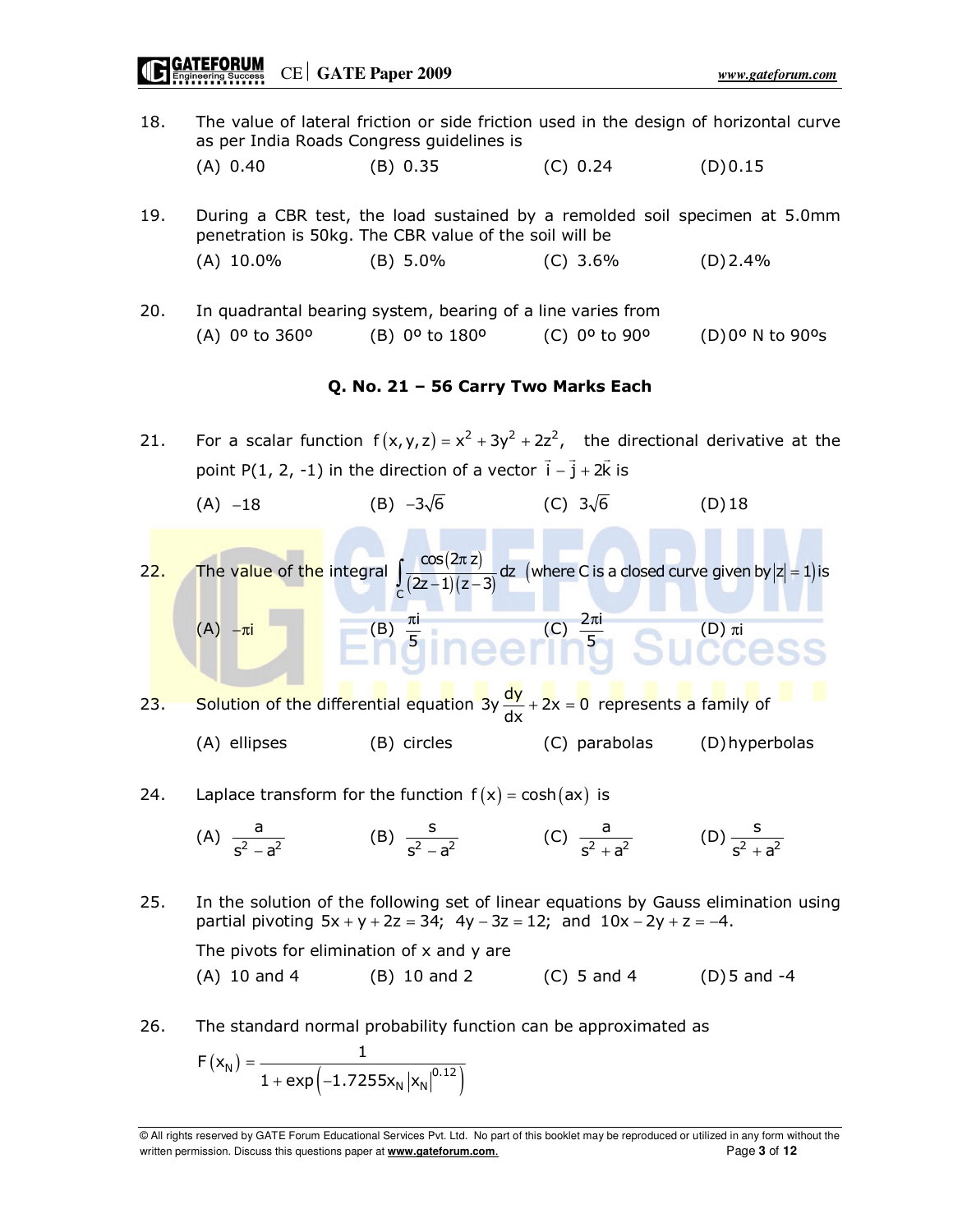Where  $x_N$  = standard normal deviate. If mean and standard deviation of annual precipitation are 102cm and 27cm respectively, the probability that the annual precipitation will be between 90cm and 102cm is

(A) 66.7% (B) 50.0% (C) 33.3% (D) 16.7%

- 27. Consider the following statements:
	- I. On a principal plane, only normal stress acts
	- II. On a principal plane, both normal and shear stresses act
	- III. On a principal plane, only shear stress acts

IV. Isotropic state of stress is independent of frame of reference

The TRUE statements are

- $(A)$  I and IV  $(B)$  II  $(C)$  II and IV  $(D)$  II and III
- 28. The degree of static indeterminacy of a rigidly jointed frame in a horizontal plane and subjected to vertical loads only, as shown in figure below is



29. A 12mm thick plate is connected to two 8mm plates, on either side through a 16mm diameter power driven field rivet as shown in the figure below. Assuming permissible shear stress as 90MPa and permissible bearing stress as 270MPa in the rivet, the rivet value of the joint is



© All rights reserved by GATE Forum Educational Services Pvt. Ltd. No part of this booklet may be reproduced or utilized in any form without the written permission. Discuss this questions paper at **www.gateforum.com.** Page 4 of 12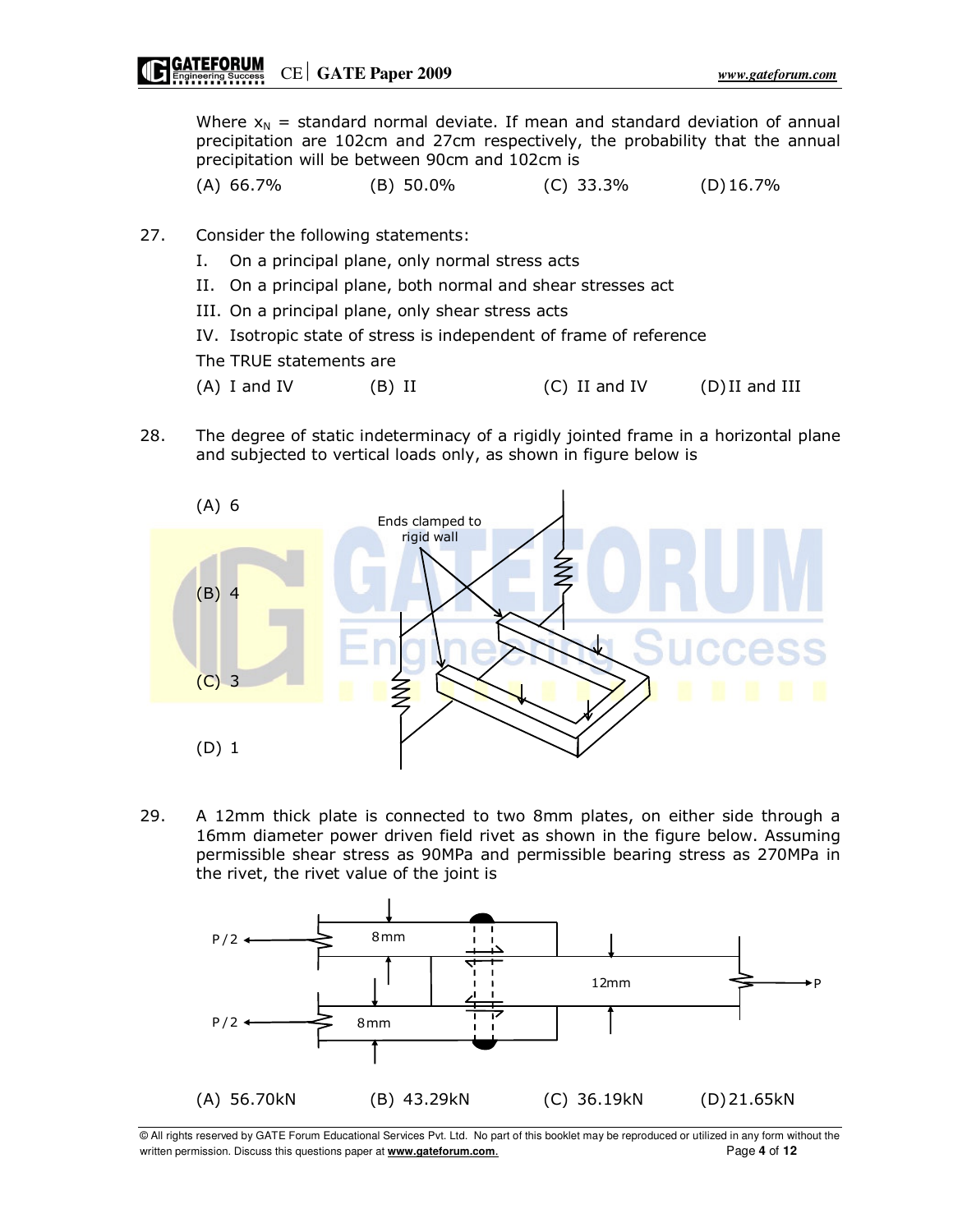30. A hollow circular shaft has an outer diameter of 100mm and a wall thickness of 25mm. The allowable shear stress in the shaft is 125MPa. The maximum torque the shaft can transmit is

(A) 46kN m (B) 24.5kN m (C) 23kN m (D) 11.5kN m

- 31. Consider the following statements for a compression member
	- I. The elastic critical stress in compression increases with decrease in slenderness ratio
	- II. The effective length depends on the boundary conditions at its ends
	- III. The elastic critical stress in compression is independent of the slenderness ratio
	- IV. The ratio of the effective length to its radius of gyration is called as slenderness ratio

The TRUE statements are

- (A) II and III  $( B )$  III and IV  $( C )$  II, III and IV  $( D ) I$ , II and IV
- 32. **Group I** gives the shear force diagrams and **Group II** gives the diagrams of beams with supports and loading. Match the Group I with Group II



<sup>©</sup> All rights reserved by GATE Forum Educational Services Pvt. Ltd. No part of this booklet may be reproduced or utilized in any form without the written permission. Discuss this questions paper at **www.gateforum.com.** Page 5 of 12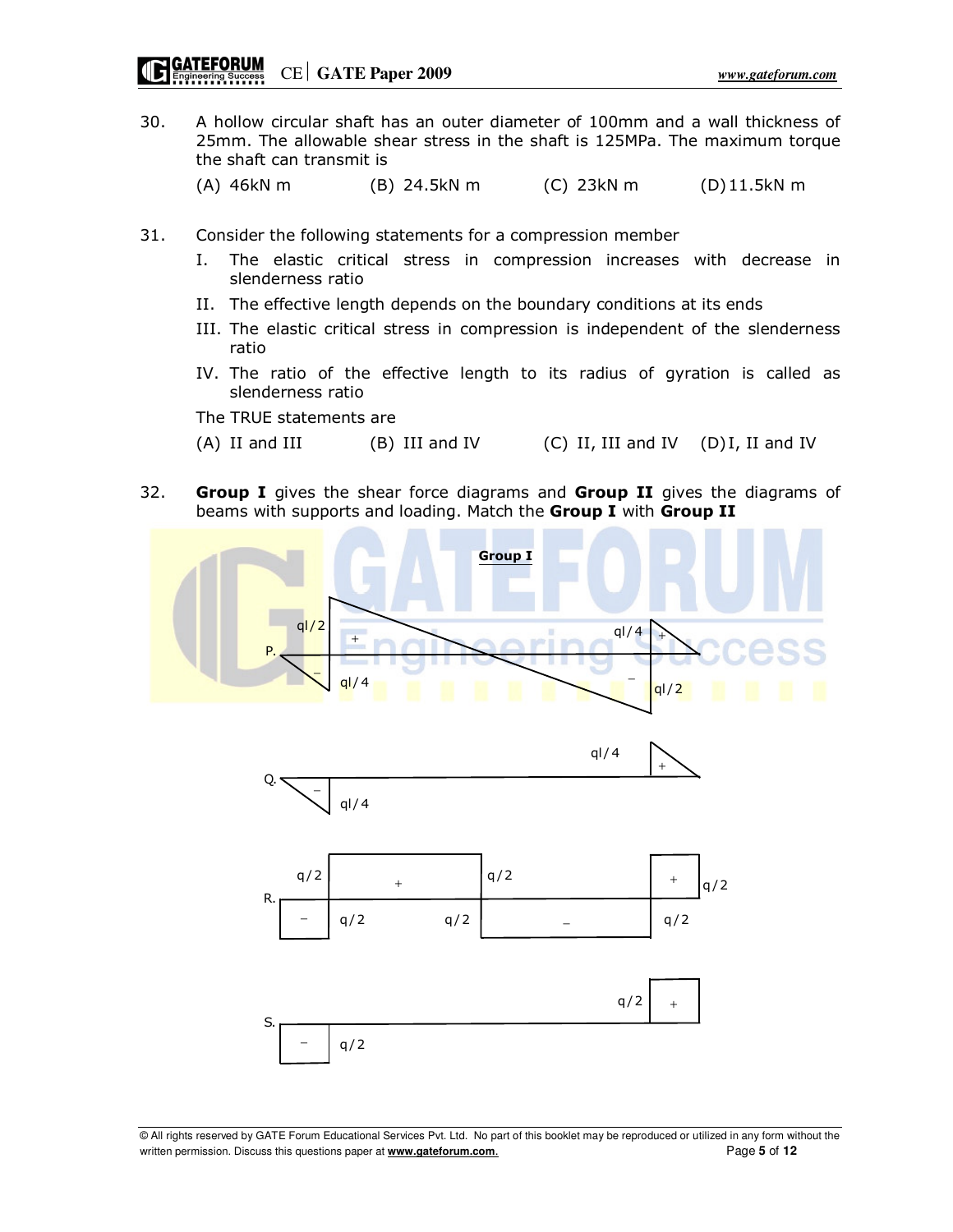

33. A rectangular concrete beam of width 120mm and depth 200mm is prestressed by pretensioning to a force of 150kN at an eccentricity of 20mm. The cross sectional area of the prestressing steel is  $187.5$ mm<sup>2</sup>. Take modulus of elasticity of steel and concrete as  $2.1 \times 10^5$  MPa and  $3.0 \times 10^4$  MPa respectively. The percentage loss of stress in the prestressing steel due to elastic deformation of concrete is

(A) 8.75 (B) 6.125 (C) 4.81 (D) 2.19

34. **Column I** gives a list of test methods for evaluating properties of concrete and Column II gives the list of properties

## Column I Column II P. Resonant frequency test 1. Tensile strength

- 
- R. Split cylinder test 3. Workability
- S. Compacting factor test 4. Compressive strength
- The correct match of the test with the property is
- 
- (C) P-2,Q-4,R-3,S-1 (D) P-4,Q-3,R-1,S-2

- 
- Q. Rebound hammer test 2. Dynamic modulus of elasticity
	-
	-

- (A) P-2,Q-4,R-1,S-3 (B) P-2,Q-1,R-4,S-3
	-

<sup>©</sup> All rights reserved by GATE Forum Educational Services Pvt. Ltd. No part of this booklet may be reproduced or utilized in any form without the written permission. Discuss this questions paper at **www.gateforum.com.** Page 6 of 12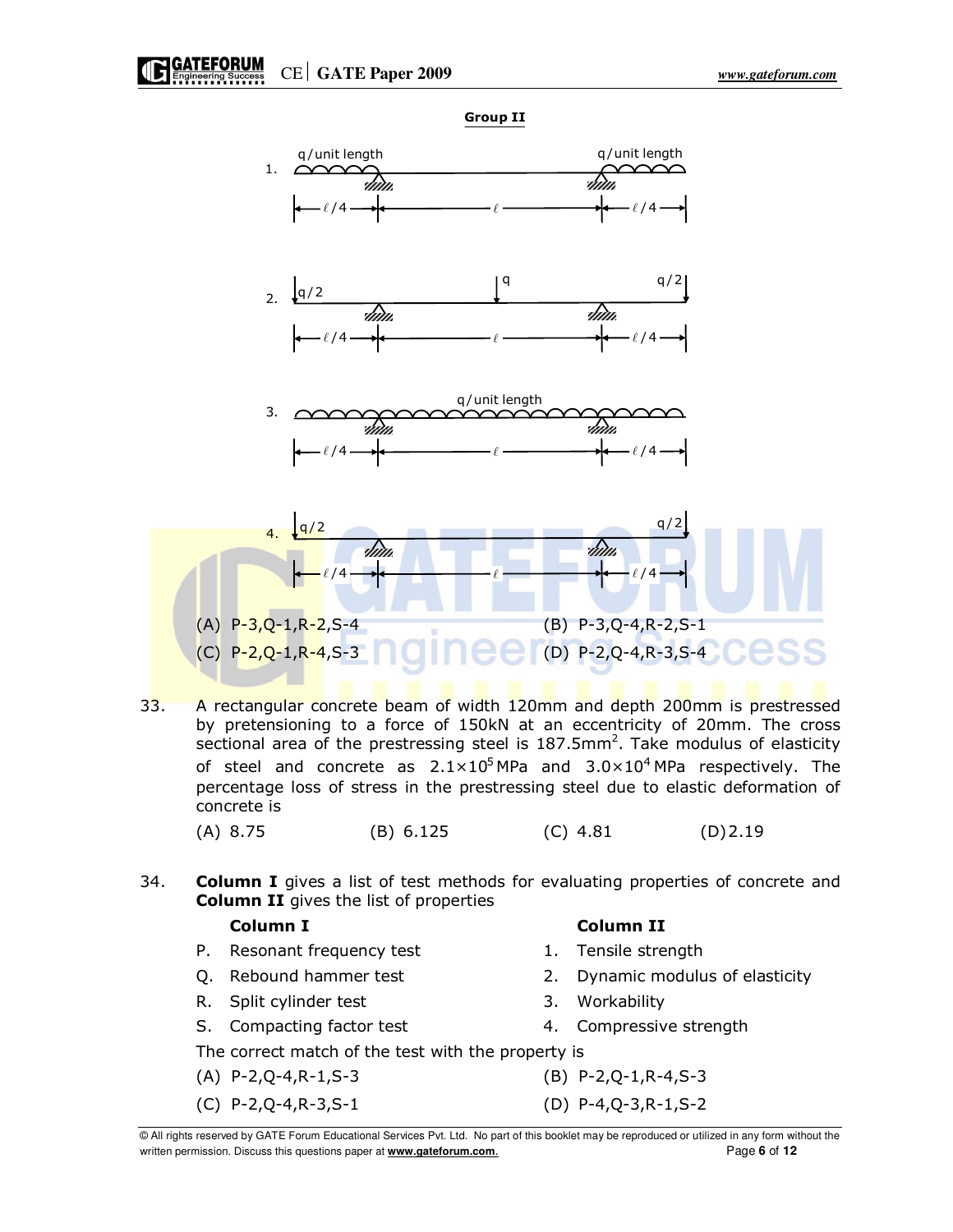# **CATEFORUM**<br>Engineering success CE GATE Paper 2009

35. The laboratory test results of a soil sample are given below:

Percentage finer than  $4.75$  mm =  $60$  Percentage finer than 0.075 mm = 30 Liquid Limit  $= 35\%$ Plastic Limit  $= 27\%$  The soil classification is  $(A)$  GM  $(B)$  SM  $(C)$  GC  $(D)$  ML-MI

- 36. A plate load test is carried out on a 300mm $\times$ 300mm plate placed at 2 m below the ground level to determine the bearing capacity of a  $2m \times 2m$  footing placed at same depth of 2m on a homogeneous sand deposit extending 10m below ground. The ground water table is 3m below the ground level. Which of the following factors **does not** require a correction to the bearing capacity determined based on the load test?
	- (A) Absence of the overburden pressure during the test
	- (B) Size of the plate is much smaller than the footing size
	- (C) Influence of the ground water table
	- (D) Settlement is recorded only over a limited period of one or two days

37. Water flows through a 100mm diameter pipe with a velocity of 0.015m/sec. If the kinematic viscosity of water is 1.13 $\times 10^{-6}$  m<sup>2</sup> / sec, the friction factor of the pipe material is  $(A)$  0.0015 (B) 0.032 (C) 0.037 (D) 0.048

- 38. A rectangular open channel of width 4.5m is carrying a discharge of  $100m^3$ /sec. The critical depth of the channel is
	- (A) 7.09m (B) 3.69m (C) 2.16m (D) 1.31m
- 39. Water  $(\gamma_w = 9.879kN/m^3)$  flows with a flow rate of 0.3m<sup>3</sup>/sec through a pipe AB of 10m length and of uniform cross section. The end 'B' is above end 'A' and the pipe makes an angle of 30° to the horizontal. For a pressure of  $12kN/m<sup>2</sup>$  at the end 'B', the corresponding pressure at the end 'A' is

 $(A) 12.0kN/m<sup>2</sup>$ (B)  $17.0 \text{kN/m}^2$ (C)  $56.4 \text{kN/m}^2$  $(D) 61.4kN/m<sup>2</sup>$ 

40. An agricultural land of 437ha is to be irrigated for a particular crop. The base period of the crop is 90 days and the total depth of water required by the crop is 105cm. If a rainfall of 15cm occurs during the base period, the duty of irrigation water is

(A) 437ha/cumec (B) 486ha/cumec (C) 741ha/cumec (D) 864ha/cumec

© All rights reserved by GATE Forum Educational Services Pvt. Ltd. No part of this booklet may be reproduced or utilized in any form without the written permission. Discuss this questions paper at **www.gateforum.com.** Page **7** of **12** Page **7** of **12**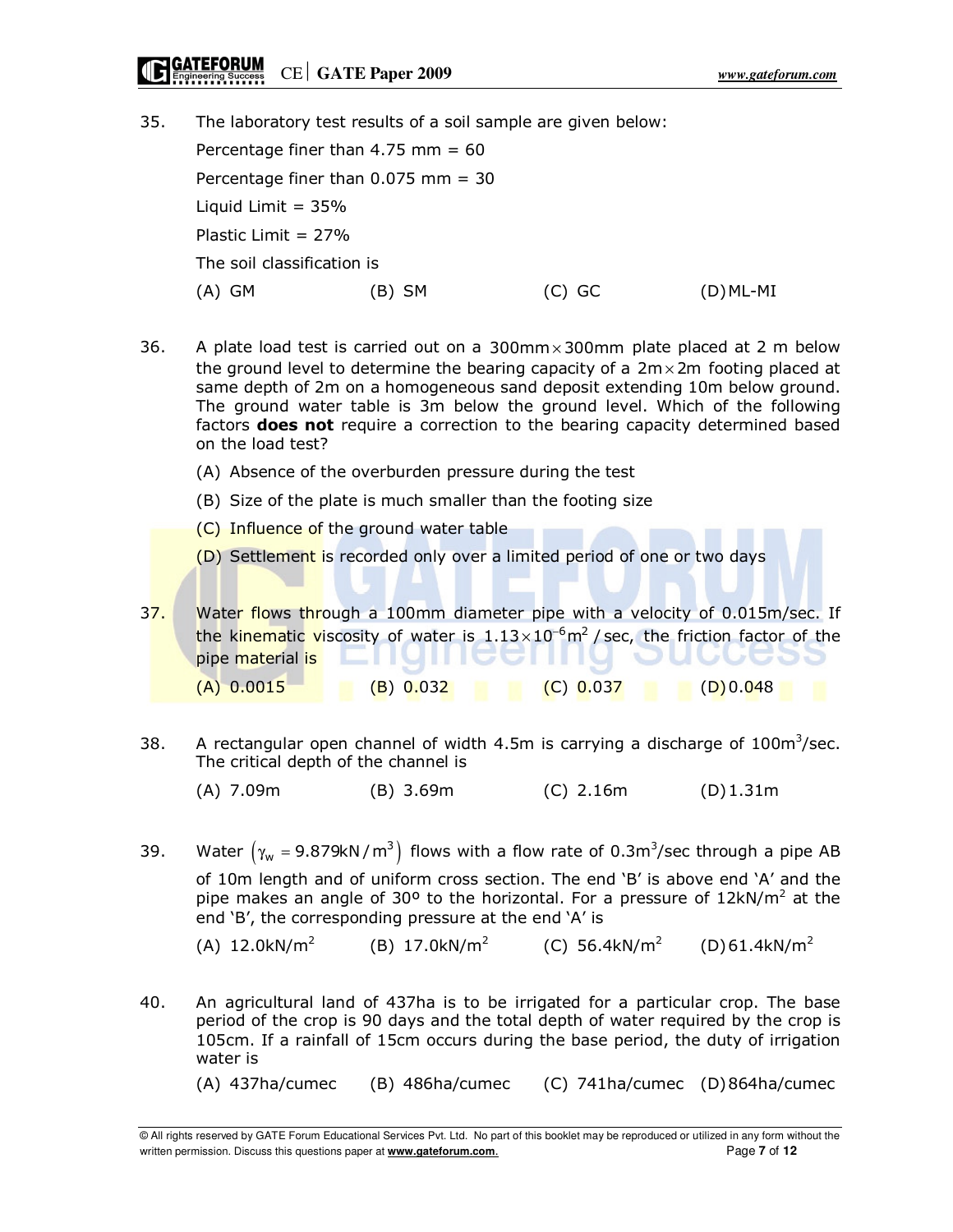|     |                                                                                                                                                                                                                                                                                                                                           | <b>Type of Stress</b>    |                         |                          | <b>Location</b>                  |                |  |
|-----|-------------------------------------------------------------------------------------------------------------------------------------------------------------------------------------------------------------------------------------------------------------------------------------------------------------------------------------------|--------------------------|-------------------------|--------------------------|----------------------------------|----------------|--|
| 45. | Which of the following stress combinations are appropriate in identifying the<br>critical condition for the design of concrete pavements?                                                                                                                                                                                                 |                          |                         |                          |                                  |                |  |
|     | $(C) P-1,Q-2,R-4,S-3$                                                                                                                                                                                                                                                                                                                     |                          |                         | $(D)$ P-2, Q-1, R-4, S-3 |                                  |                |  |
|     | $(A)$ P-1,Q-2,R-3,S-4                                                                                                                                                                                                                                                                                                                     |                          |                         | $(B)$ P-2, Q-1, R-3, S-4 |                                  |                |  |
|     | The correct match of Column I with Column II is                                                                                                                                                                                                                                                                                           |                          |                         |                          |                                  |                |  |
|     | S.                                                                                                                                                                                                                                                                                                                                        | Trickling filter         |                         | 4.                       | Contact stabilisation            |                |  |
|     | R.                                                                                                                                                                                                                                                                                                                                        | Activated sludge process |                         | 3.                       | Aerobic                          |                |  |
|     | Q.                                                                                                                                                                                                                                                                                                                                        | Secondary settling tank  |                         | 2.                       | Stoke's law                      |                |  |
|     | Ρ.                                                                                                                                                                                                                                                                                                                                        | Grit chamber             |                         | 1.                       | Zone settling                    |                |  |
| 44. |                                                                                                                                                                                                                                                                                                                                           | <b>Column I</b>          |                         |                          | <b>Column II</b>                 |                |  |
|     |                                                                                                                                                                                                                                                                                                                                           | (A) 0.224m <sup>3</sup>  | (B) 0.280m <sup>3</sup> |                          | $(C)$ 224 $m3$                   | $(D)$ 280 $m3$ |  |
| 43. | An aerobic reactor receives wastewater at a flow rate of $500m^3/d$ having a COD<br>of 2000mg/L. The effluent COD is 400mg/L. Assuming that wastewater contains<br>80% biodegradable waste, the daily volume of methane produced by the reactor<br>is                                                                                     |                          |                         |                          |                                  |                |  |
|     |                                                                                                                                                                                                                                                                                                                                           | $(A)$ 43%                | (B) 56%                 |                          | (C) 86%                          | $(D)$ 100%     |  |
| 42. | A horizontal flow primary clarifier treats wastewater in which 10%, 60% and 30%<br>of particles have settling velocities of 0.1mm/s, 0.2mm/s, 0.2mm/s, and<br>1.0mm/s respectively. What would be the total percentage of particles removed if<br>clarifier operates at a Surface Overflow Rate (SOR) of $43.2 \text{m}^3/\text{m}^2$ .d? |                          |                         |                          |                                  |                |  |
|     |                                                                                                                                                                                                                                                                                                                                           | $(C)$ P-1,Q-3,R-2,S-4    |                         |                          | $(D)$ P-1, Q-3, R-4, S-2         |                |  |
|     | $(A)$ P-2, Q-1, R-4, S-3                                                                                                                                                                                                                                                                                                                  |                          |                         |                          | $(B)$ P-2,Q-1,R-3,S-4            |                |  |
|     | The correct match of <b>Column I</b> with <b>Column II</b> is                                                                                                                                                                                                                                                                             |                          |                         |                          |                                  |                |  |
|     |                                                                                                                                                                                                                                                                                                                                           | (mixing height)          |                         |                          |                                  |                |  |
|     | S.                                                                                                                                                                                                                                                                                                                                        | Maximum mixing depth     |                         | 3.<br>4.                 | Dobson                           |                |  |
|     | R.                                                                                                                                                                                                                                                                                                                                        | Ozone layer              |                         |                          | temperature profile<br>Inversion |                |  |
|     | Q.                                                                                                                                                                                                                                                                                                                                        | Fumigation               |                         |                          | Lapse rate and vertical          |                |  |
|     | P.                                                                                                                                                                                                                                                                                                                                        | Coriolis effect          |                         | 1.<br>2.                 | Rotation of earth                |                |  |
| 41. |                                                                                                                                                                                                                                                                                                                                           | <b>Column I</b>          |                         |                          | <b>Column II</b>                 |                |  |
|     |                                                                                                                                                                                                                                                                                                                                           |                          |                         |                          |                                  |                |  |

|  |                |                | -------        |                |
|--|----------------|----------------|----------------|----------------|
|  | P. Load        |                | 1. Corner      |                |
|  | Q. Temperature |                | 2. Edge        |                |
|  |                |                | 3. Interior    |                |
|  | $(A)$ P-2, Q-3 | $(B)$ P-1, Q-3 | $(C) P-3, Q-1$ | $(D)$ P-2, Q-2 |
|  |                |                |                |                |

<sup>©</sup> All rights reserved by GATE Forum Educational Services Pvt. Ltd. No part of this booklet may be reproduced or utilized in any form without the written permission. Discuss this questions paper at **www.gateforum.com.** Page 8 of 12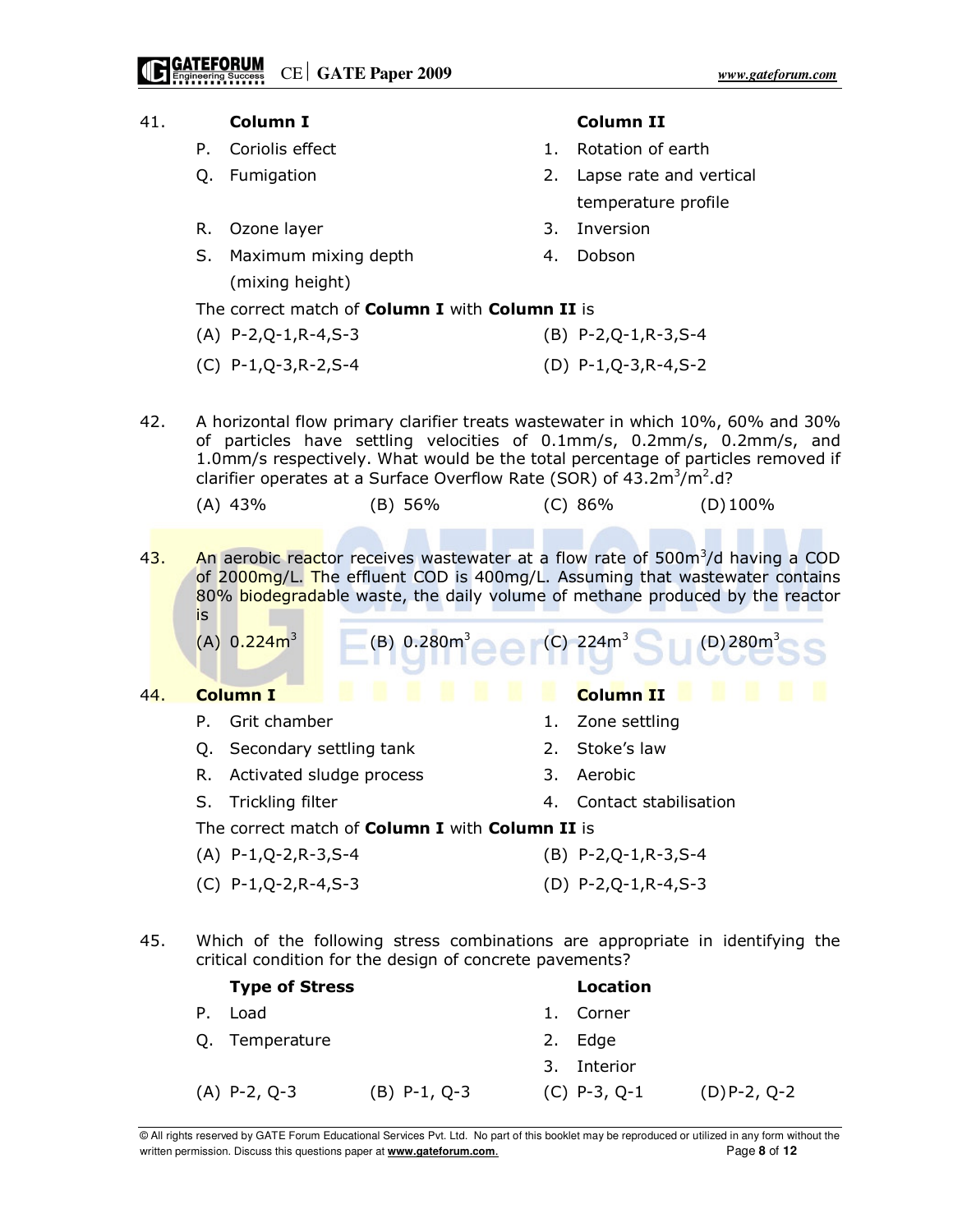46. A rest vertical curve joins two gradients of +3% and -2% for a design speed of 80km/h and the corresponding stopping sight distance of 120m. The height of driver's eye and the object above the road surface are 1.20m and 0.15m respectively. The curve length (which is less than stopping sight distance) to be provided is

(A) 120m (B) 152m (C) 163m (D) 240m

47. On a specific highway, the speed-density relationship follows the Greenberg's model  $\left[\mathsf{v}=\mathsf{v}_{\mathsf{f}} \ln \left(\mathsf{k}_{\mathsf{j}} / \mathsf{k} \right)\right]$ , where  $\mathsf{v}_{\mathsf{f}}$  and  $\mathsf{k}_{\mathsf{j}}$  are the free flow speed and jam density respectively. When the highway is operating at capacity, the density obtained as per this model is

 $(A)$  e.k<sub>i</sub> (B) k<sub>j</sub> (C) k<sub>j</sub>/2 (D) k<sub>j</sub>/e

48. A three-phase traffic signal at an intersection is designed for flows shown in the figure below. There are six groups of flows identified by the numbers 1 through 6. Among these 1, 3, 4 and 6 are through flows and, 2 and 5 are right turning. Which phasing scheme is **not feasible**?



| <b>Combination choice</b> | <b>Phase I</b> | <b>Phase II</b> | <b>Phase III</b> |
|---------------------------|----------------|-----------------|------------------|
|                           | 1, 4           | 2, 5            | 3, 6             |
|                           | 1, 2           | 4, 5            | 3, 6             |
| R                         | 2, 5           | 1, 3            | 4, 6             |
|                           | 1, 4           | 2, 6            | 3, 5             |
|                           |                | - R             |                  |

49. The magnetic bearing of a line AB was N 59º 30' W in the year 1967, when the declination was 4º 10' E. If the present declination is 3ºW, the whole circle bearing of the line is

(A) 299º 20' (B) 307º 40' (C) 293º 20' (D) 301º 40'

<sup>©</sup> All rights reserved by GATE Forum Educational Services Pvt. Ltd. No part of this booklet may be reproduced or utilized in any form without the written permission. Discuss this questions paper at **www.gateforum.com.** Page 9 of **12**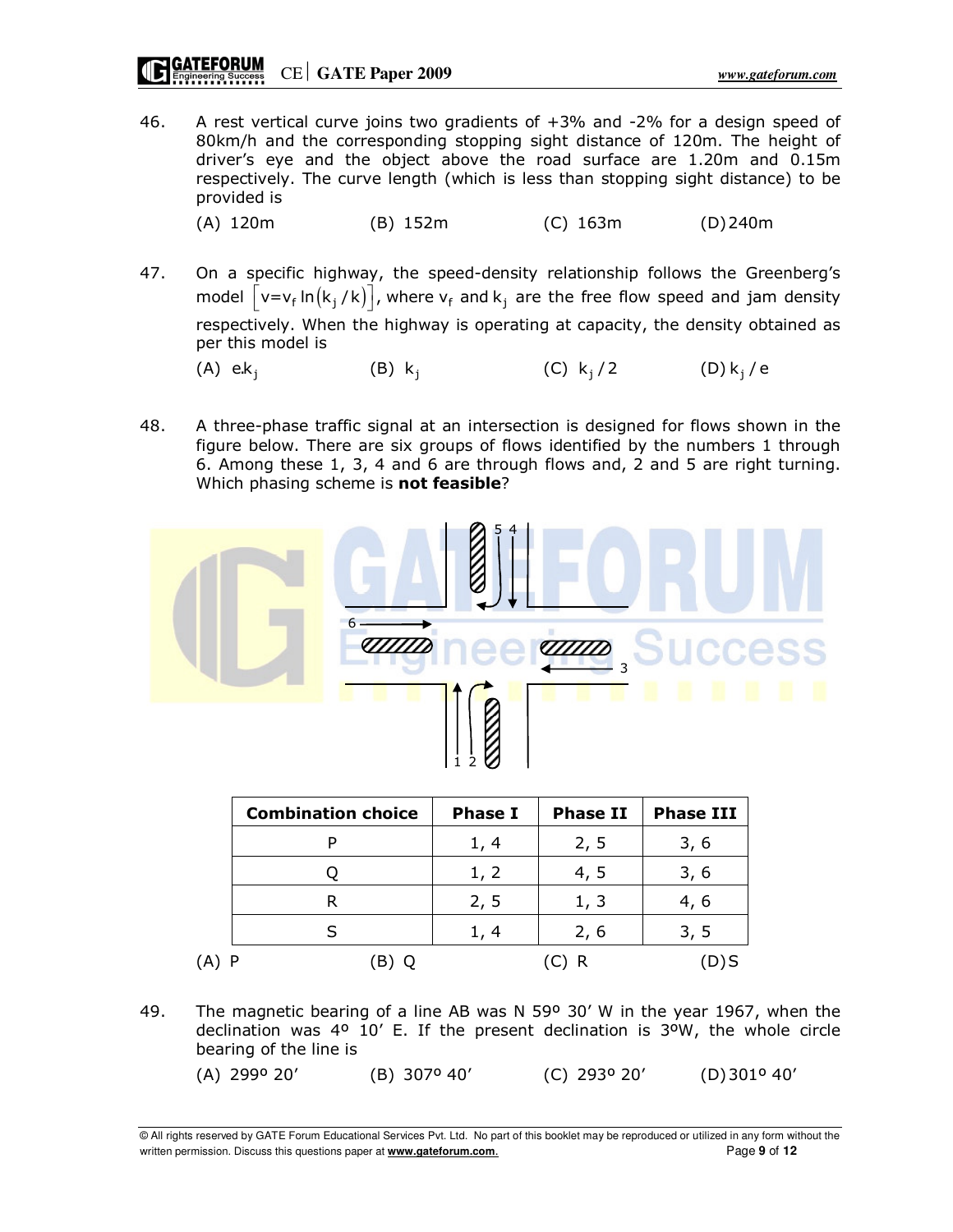50. Determine the correctness or otherwise of the following **Assertion [a]** and the Reason [r] :

**Assertion [a] :** Curvature correction must be applied when the sights are long **Reason [r] :** Line of collimation is not a level line but is tangential to the level line

- (A) Both [a] and [r] are true and [r] is the correct reason for [a]
- (B) Both [a] and [r] are true but [r] is **not** the correct reason for [a]
- (C) Both [a] and [r] are false
- (D) [a] is false but [r] is true

### Common Data Questions: 51 & 52

Examine the test arrangement and the soil properties given below



51. The maximum pressure that can be applied with a factor of safety of 3 through the concrete block, ensuring no bearing capacity failure in soil using Terzaghi's bearing capacity equation without considering the shape factor, depth factor and inclination factor is

(A) 26.67kPa (B) 60kPa (C) 90kPa (D) 120kPa

52. The maximum resistance offered by the soil through skin friction while pulling out the pile from the ground is

(A) 104.9kN (B) 209.8kN (C) 236kN (D) 472kN

© All rights reserved by GATE Forum Educational Services Pvt. Ltd. No part of this booklet may be reproduced or utilized in any form without the written permission. Discuss this questions paper at **www.gateforum.com.** Page 10 of 12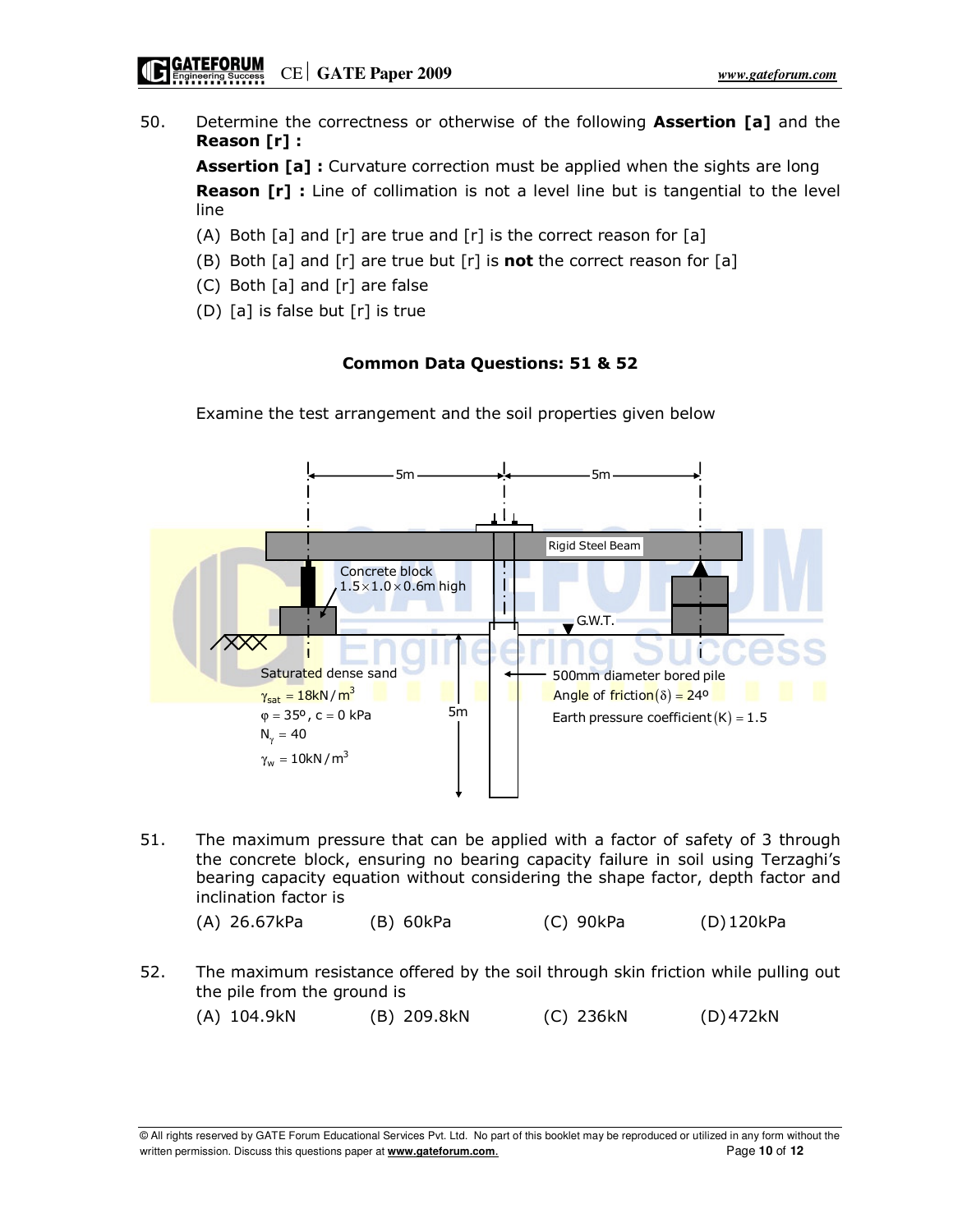### Common Data Questions: 53 & 54

|                   | <b>Specials</b>                                                                         | Chloride (Cl <sup>-</sup> )                                                                                                                                                   |                       |          | Concentration (milli equivalent/L) |                                                         |  |  |  |
|-------------------|-----------------------------------------------------------------------------------------|-------------------------------------------------------------------------------------------------------------------------------------------------------------------------------|-----------------------|----------|------------------------------------|---------------------------------------------------------|--|--|--|
|                   |                                                                                         |                                                                                                                                                                               |                       |          | 15                                 |                                                         |  |  |  |
|                   | Sulphate $(SO42)$<br>Carbonate $(CO_3^2)$                                               |                                                                                                                                                                               |                       | 15<br>05 |                                    |                                                         |  |  |  |
|                   |                                                                                         |                                                                                                                                                                               |                       |          |                                    |                                                         |  |  |  |
|                   | Bicarbonate $(HCO3)$                                                                    | 30<br>12<br>18                                                                                                                                                                |                       |          |                                    |                                                         |  |  |  |
|                   | Calcium $(Ca^{2+})$                                                                     |                                                                                                                                                                               |                       |          |                                    |                                                         |  |  |  |
|                   | Magnesium $(Mg^{2+})$                                                                   |                                                                                                                                                                               |                       |          |                                    |                                                         |  |  |  |
|                   | pH                                                                                      |                                                                                                                                                                               |                       |          | 8.5                                |                                                         |  |  |  |
| 53.               | Total hardness in mg/L as CaCO <sub>3</sub> is                                          |                                                                                                                                                                               |                       |          |                                    |                                                         |  |  |  |
|                   | $(A)$ 1500                                                                              | $(B)$ 2000                                                                                                                                                                    |                       |          | (C) 3000                           | $(D)$ 5000                                              |  |  |  |
|                   |                                                                                         |                                                                                                                                                                               |                       |          |                                    |                                                         |  |  |  |
| 54.               | Alkalinity present in the water in mg/L as $CaCO3$ is                                   |                                                                                                                                                                               |                       |          |                                    |                                                         |  |  |  |
|                   | $(A)$ 250<br>(B) 1500                                                                   |                                                                                                                                                                               |                       |          | $(C)$ 1750                         | $(D)$ 5000                                              |  |  |  |
|                   |                                                                                         |                                                                                                                                                                               |                       |          |                                    |                                                         |  |  |  |
|                   | <b>Common Data Questions: 55 &amp; 56</b>                                               |                                                                                                                                                                               |                       |          |                                    |                                                         |  |  |  |
|                   |                                                                                         |                                                                                                                                                                               |                       |          |                                    |                                                         |  |  |  |
|                   |                                                                                         |                                                                                                                                                                               |                       |          |                                    |                                                         |  |  |  |
|                   |                                                                                         | One hour triangular unit hydrograph of a watershed has the peak discharge of<br>60m <sup>3</sup> /sec.cm at 10 hours and time base of 30 hours. The $\phi$ index is 0.4cm per |                       |          |                                    |                                                         |  |  |  |
|                   |                                                                                         | hour and base flow is 15m <sup>3</sup> m/sec                                                                                                                                  |                       |          |                                    |                                                         |  |  |  |
| 5 <mark>5.</mark> | The catchment area of the watershed is                                                  |                                                                                                                                                                               |                       |          |                                    |                                                         |  |  |  |
|                   | $(A)$ 3.24 km <sup>2</sup>                                                              | $(B)$ 32.4 $km^2$                                                                                                                                                             |                       |          | (C) $324 \text{km}^2$              | $(D)$ 3240 $km2$                                        |  |  |  |
|                   |                                                                                         |                                                                                                                                                                               |                       |          |                                    |                                                         |  |  |  |
| 56.               | If these is rainfall of 5.4cm in 1 hour, the ordinate of the flood hydrograph at $15th$ |                                                                                                                                                                               |                       |          |                                    |                                                         |  |  |  |
|                   | hour is                                                                                 |                                                                                                                                                                               |                       |          |                                    |                                                         |  |  |  |
|                   | (A) 225 $m^3$ /sec                                                                      |                                                                                                                                                                               | (B) 240 $\rm m^3/sec$ |          |                                    | (C) 249 m <sup>3</sup> /sec (D) 258 m <sup>3</sup> /sec |  |  |  |

Following chemical species were reported for water sample from a well:

### Linked Answer Questions: Q.57 to Q.60 Carry Two Marks Each

#### Statement for Linked Answer Questions: 57 & 58

 In the cantilever beam PQR shown in figure below, the segment PQ has flexural rigidity EI and the segment QR has infinite flexural rigidity



<sup>©</sup> All rights reserved by GATE Forum Educational Services Pvt. Ltd. No part of this booklet may be reproduced or utilized in any form without the written permission. Discuss this questions paper at **www.gateforum.com.** example and the same paper 11 of 12